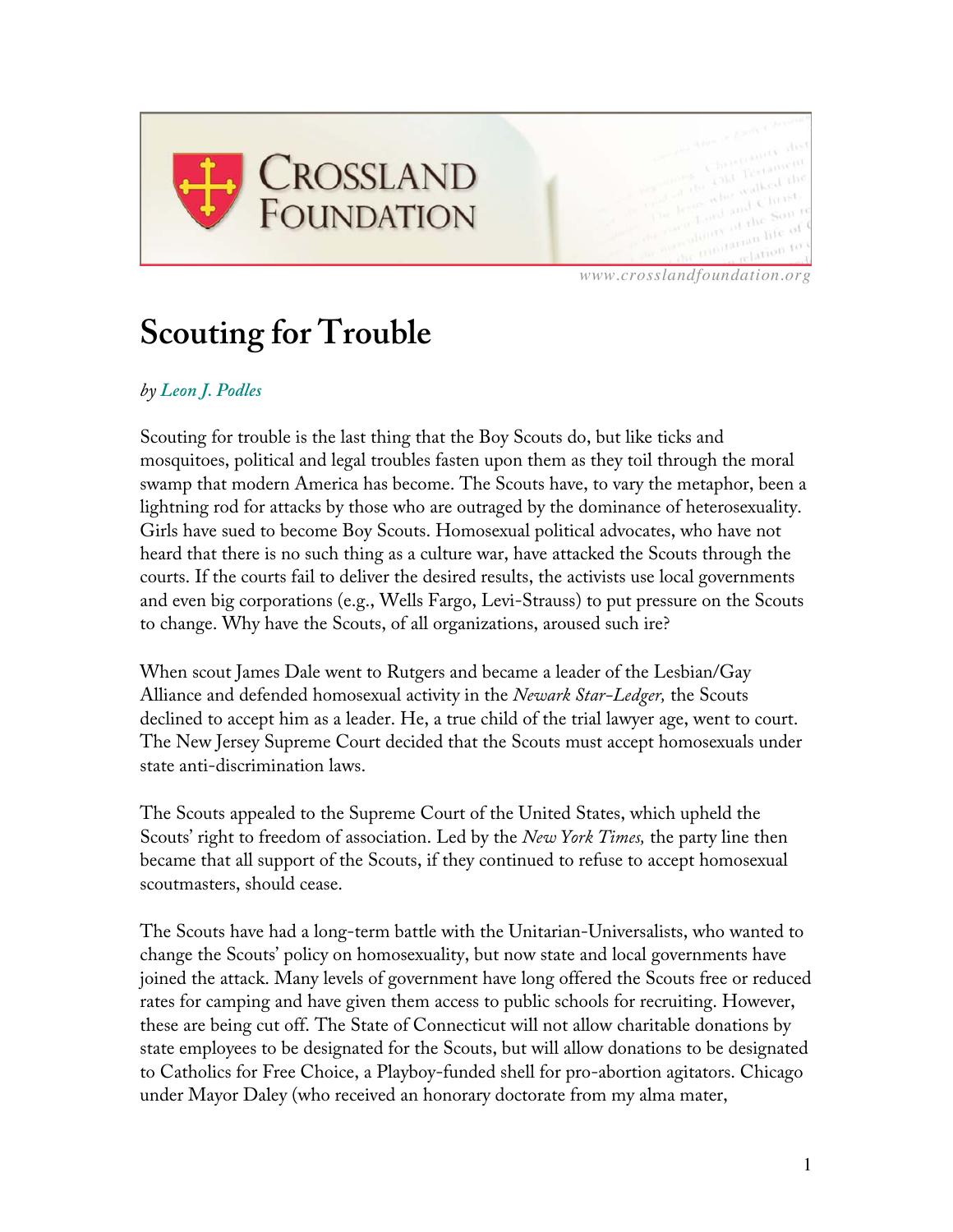Providence College, which claims to be Catholic) has expelled the Scouts from the Chicago schools.

The Scouts do not want homosexual leaders for very good reasons. First, the Scouts simply want to uphold traditional sexual morality, even if the chattering classes have rejected it. Second, the Scouts have had a chronic problem with predatory pedophiles who want to enter scouting because it gives them access to boys in situations when they are away from their parents. There is probably a psychological distinction between true pedophilia (sexual attraction to prepubescent boys) and homosexuality. However, the molestation cases in which scouts (and some Catholic clergy) have been involved are really homosexual. The age of puberty is falling, and most boys involved in Scouts are sexually mature physically but not emotionally. Many 15-year-olds are 6-foot-2, have deep voices, and look like they could be twenty. Even if a homosexual scoutmaster were well intentioned, the constant association with boys would be a temptation for him.

His mere presence would also be disruptive. Camping and hiking require a degree of physical intimacy, and boys around the age of puberty suddenly develop an enormous modesty. A natural self-defense mechanism kicks in around the age of reason, and I wonder if the author of Genesis had this in mind when he remarked of Adam and Eve after the Fall that they realized they were naked. At one scout camp, we adult leaders noticed that the younger scouts had not bathed for several days, and we herded them to the showers. They insisted on wearing their jeans in the communal shower—while showering! Boys are very reluctant to touch each other, except to give an affectionate poke. Scout games teach physical trust and try to overcome some of this reluctance, because boys may have to carry an injured scout or grab him when he is falling. The presence of homosexuals in these situations would make it almost impossible to develop the trust that is necessary for group cohesiveness. Boys would always be on the lookout for innocent gestures that someone might interpret sexually.

Almost all men and boys see any indication of homosexuality as a threat to masculinity, and masculinity is the center of identity for almost all men. Becoming a man and staying a man is not simply a matter of physical growth: A boy must face physical, mental, and moral challenges before he can become a man, a father, and a community leader. Homosexual activists hate the Scouts because the Scouts are the biggest organization dedicated to turning boys into men, and this organization rejects homosexuality because it is incompatible with masculinity. Almost all men, including homosexuals, react violently to having their masculinity impugned, and the mere existence of the Scouts' policy impugns the masculinity of homosexuals.

The Scouts ground their moral principles in a belief in God. This theism (which is admittedly vague) has also been attacked in the courts by atheists and agnostics. Although not a church or religious organization, the Scouts ask their members to be